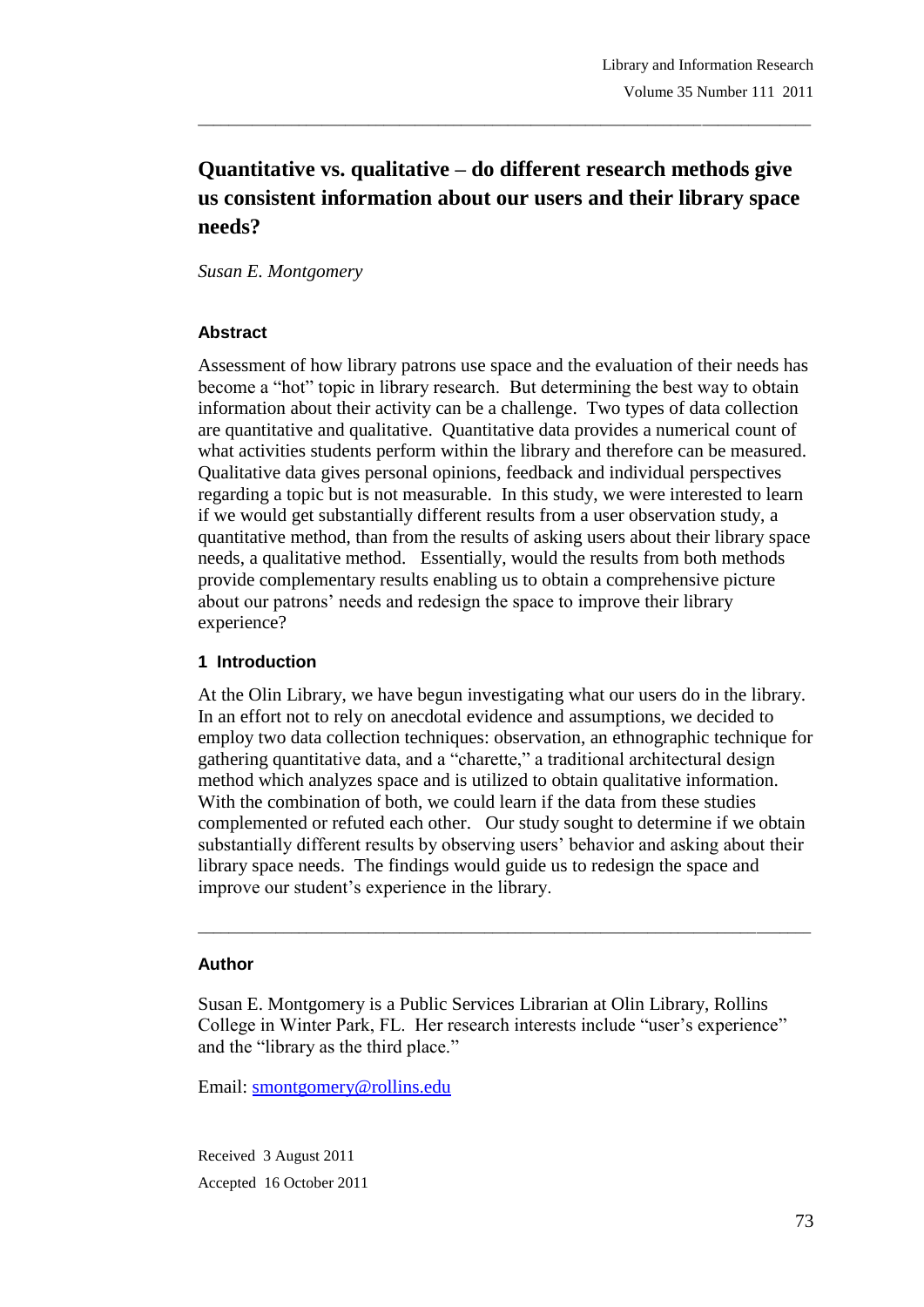Ethnography relies on observing people in their natural settings or directly interacting with them in order to better understand their lives (Buchanan, 2000). Ethnographic techniques such as observations, photo surveys, interviews, or mapping diaries help libraries learn more about their users and how they use the library. That information assists libraries to make changes that complement our users' needs rather than what librarians THINK they need. Bryant (2009) explains that using ethnography can help librarians "explore what users are actually doing in their library." LaFlamme (2007) points out different users have different needs that "grow out of the material conditions and cultural contexts in which they live their lives."

\_\_\_\_\_\_\_\_\_\_\_\_\_\_\_\_\_\_\_\_\_\_\_\_\_\_\_\_\_\_\_\_\_\_\_\_\_\_\_\_\_\_\_\_\_\_\_\_\_\_\_\_\_\_\_\_\_\_\_\_\_\_\_\_\_\_\_\_\_\_\_\_\_\_\_\_\_\_\_

In 1964, noted sociologist Pierre Bourdieu conducted a study of student use at the Lille University Library. There, Bourdieu first conducted a user behavior observation which he then followed with a questionnaire. The questionnaire, distributed as users entered the library, asked them about that particular visit to the library and their use of library space. The combination of both methods allowed Bourdieu to "link up various attitudes with the social characteristics of the individuals" (Bourdieu, 1965/1994).

The University of Rochester conducted an extensive two year study (2004-2006) of its students using multiple ethnographic methods. Their findings revealed "how the library intersects with students' complicated lives" (Briden, 2007). Rochester librarians discovered that users had diverse experiences with the library and its offerings. That diversity in library experience influenced what students expect from the library space.

In 2004, Sewanee University conducted a two year study of its library. The library task force dedicated themselves to developing a library strategic plan using the information they learned from the study. The research focused on the "learners and their needs" (Library Planning Task Force, 2005). The task force utilized student surveys, solicited senior essays about their intellectual experience at the university, as well as conducted student interviews and observations (Library Planning Task Force, 2005). The group learned about the student culture at the university and the role of the library.

Librarians at Wesleyan University Library in Middletown, CT conducted an ethnographic study of its students in preparation to renovate its Science Library. Previous renovations at the university did not include student input during the design process (Hobbs and Klare, 2010). With this opportunity, Wesleyan librarians were eager to learn more about their students by applying ethnographic techniques early in the process. The information gathered from their data collection would enable them to create a space that would be useful to their students.

The University of Massachusetts-Amherst held focus groups, observations and surveys prior to and after the construction of their Learning Commons. Librarians began collecting data in 2001, the year prior to the construction of Learning Commons, and continued gathering data after 2005 when the Learning Commons opened (University of Massachusetts, 2010). The qualitative data guided their quantitative research. The highly detailed information collected gave the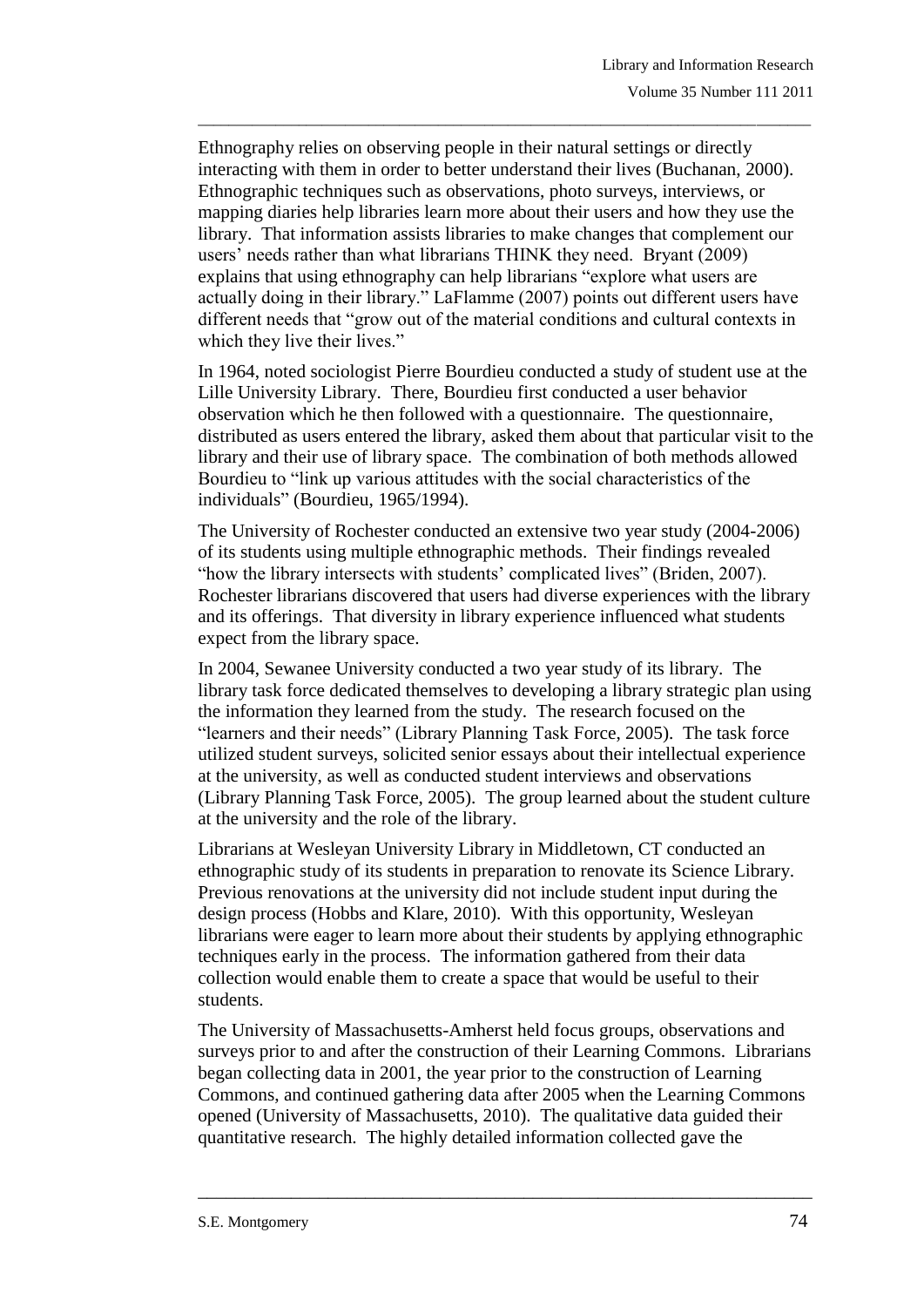librarians a comprehensive picture of how their patrons utilize the space to help them make changes in accordance with their users' needs.

\_\_\_\_\_\_\_\_\_\_\_\_\_\_\_\_\_\_\_\_\_\_\_\_\_\_\_\_\_\_\_\_\_\_\_\_\_\_\_\_\_\_\_\_\_\_\_\_\_\_\_\_\_\_\_\_\_\_\_\_\_\_\_\_\_\_\_\_\_\_\_\_\_\_\_\_\_\_\_

Librarians utilize a variety of techniques in order to obtain quantitative or qualitative data to better understand their users and their space. In the studies mentioned previously, researchers often use a mixed methodology to gather information. The quantitative study usually informs the qualitative one. From the information gathered, librarians view trends and develop common themes that reveal the space needs of their users. In addition to contributing to ethnographic research literature conducted at other academic libraries, our research at Olin revealed that data from both studies gave us consistent information. Thus, this research has been a starting point in the ongoing learning about the users and space at our library.

# **2 Background**

Olin, built in 1985, is the only library building on campus. Our student population of 3,005 Full-time equivalent (FTE) is comprised of a traditional undergraduate student body as well as an evening/weekend undergraduate program, a small graduate program and graduate business school. The library building is four floors and encompasses about 54,000 square feet. The main floor of the library is a high-traffic area with four computer labs, a reference area, the circulation desk, a meeting room, offices, and a popular café. It offers a variety of space for users including group tables, couches, big "comfy" chairs, study carrels and individual seating. The main floor also has an area that is open 24 hours during the academic year. Because of the variety of spaces and the high activity, we focused our research on the library's main floor. During the week of observations, the library's hours were 7:30 am to 12:00 am.

In November 2010, three librarians and one staff member participated in a two day College and Library Information Resources (CLIR) workshop for the Council of Independent Colleges (CIC) held at Rollins. Under the direction of Nancy Fried Foster, Director of Anthropological Research at the River Campus Libraries of the University of Rochester, the workshop provided training in a variety of ethnographic methods such as mapping diaries, photo journals, observation maps, interviewing, as well as conducting library design workshops.

# **3 Method**

Following the CLIR workshop, Olin participants were eager to learn about our users employing ethnographic methods and decided to conduct two studies. In the "Activity Study," we observed the activity of our main floor during a typical week in the semester. In the second study, "Design Brainstorm Sessions," we invited students to participate in library design workshops for the same space. With both studies, we hoped to learn how students use the library space and what changes they would like to see. Each study provided different types of data; we wanted to learn if the results differed.

A team of four library employees: two librarians, two staff, modified the observation study from the University of Rochester to complete the "Activity Study." Observation provides researchers with the opportunity to "discover and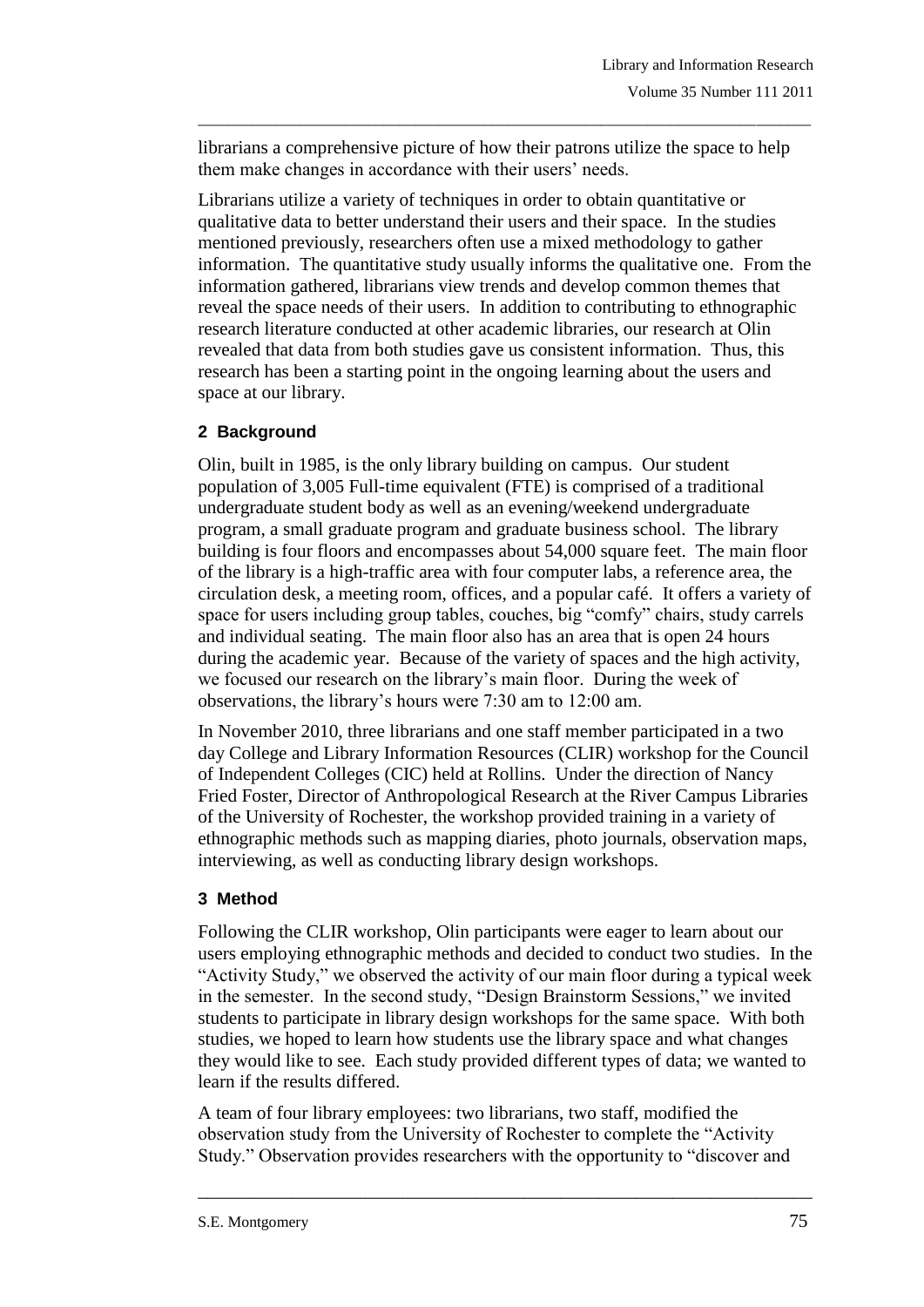validate behavioral patterns" (Mariampolski, 2006). The observations provided data on what activities students did while in the library. In our approach, we used an observation table to count what activities occurred on the main floor of the library. The team decided to observe our users on the floor from Sunday – Thursday at 2:00 pm, 6:00 pm and 10:00 pm. In the end, we would have a total of 15 observations which would provide raw data about where people are and what they do in the library.

\_\_\_\_\_\_\_\_\_\_\_\_\_\_\_\_\_\_\_\_\_\_\_\_\_\_\_\_\_\_\_\_\_\_\_\_\_\_\_\_\_\_\_\_\_\_\_\_\_\_\_\_\_\_\_\_\_\_\_\_\_\_\_\_\_\_\_\_\_\_\_\_\_\_\_\_\_\_\_

The lead librarian created two detailed maps of the 2nd floor of the library. Each map comprised half of the library floor and included stacks, study carrels, computer locations and various seating.



**Figure 1: Olin Library main floor map used for observations**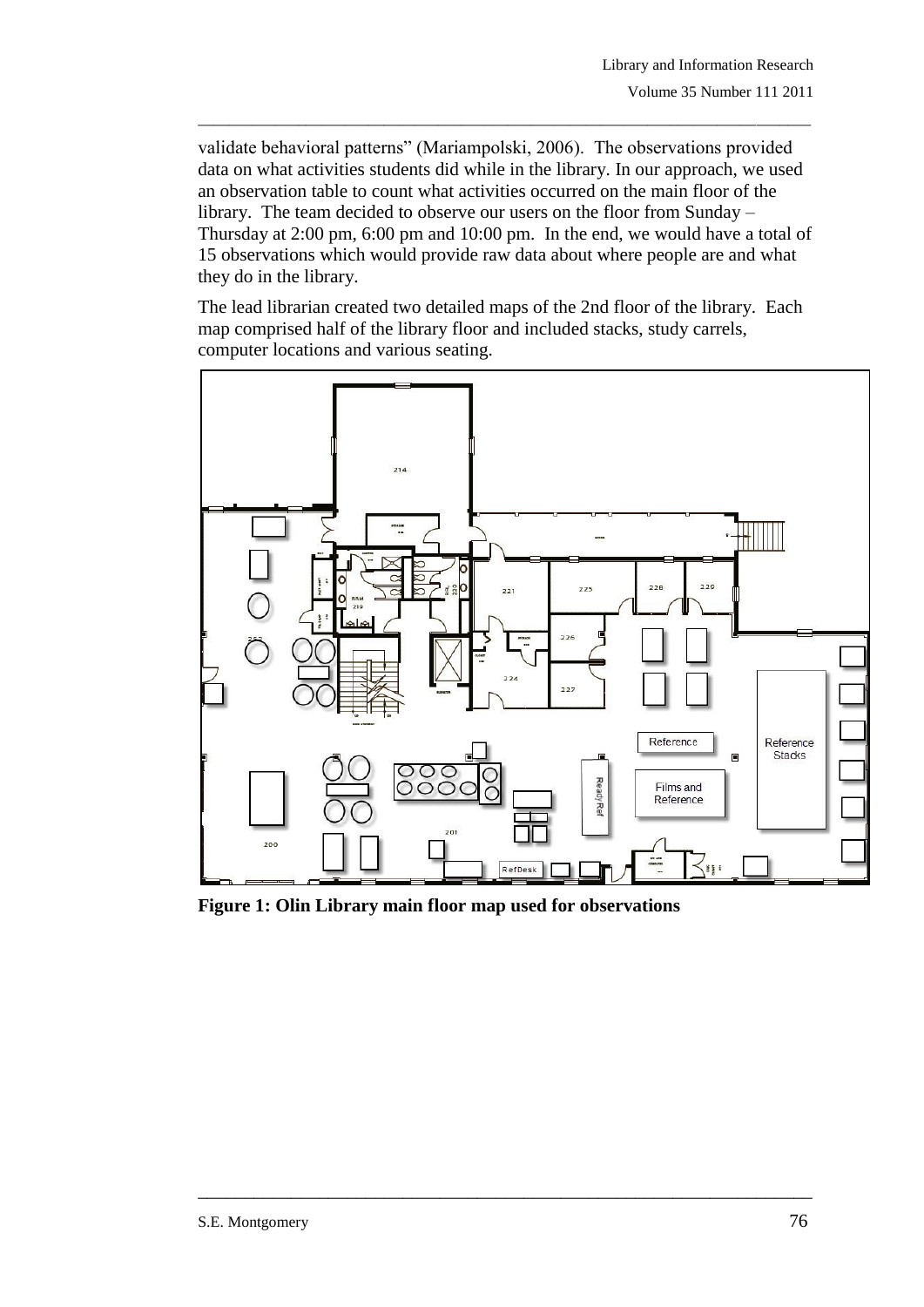Volume 35 Number 111 2011



**Figure 2: Olin Library main floor map used for observations**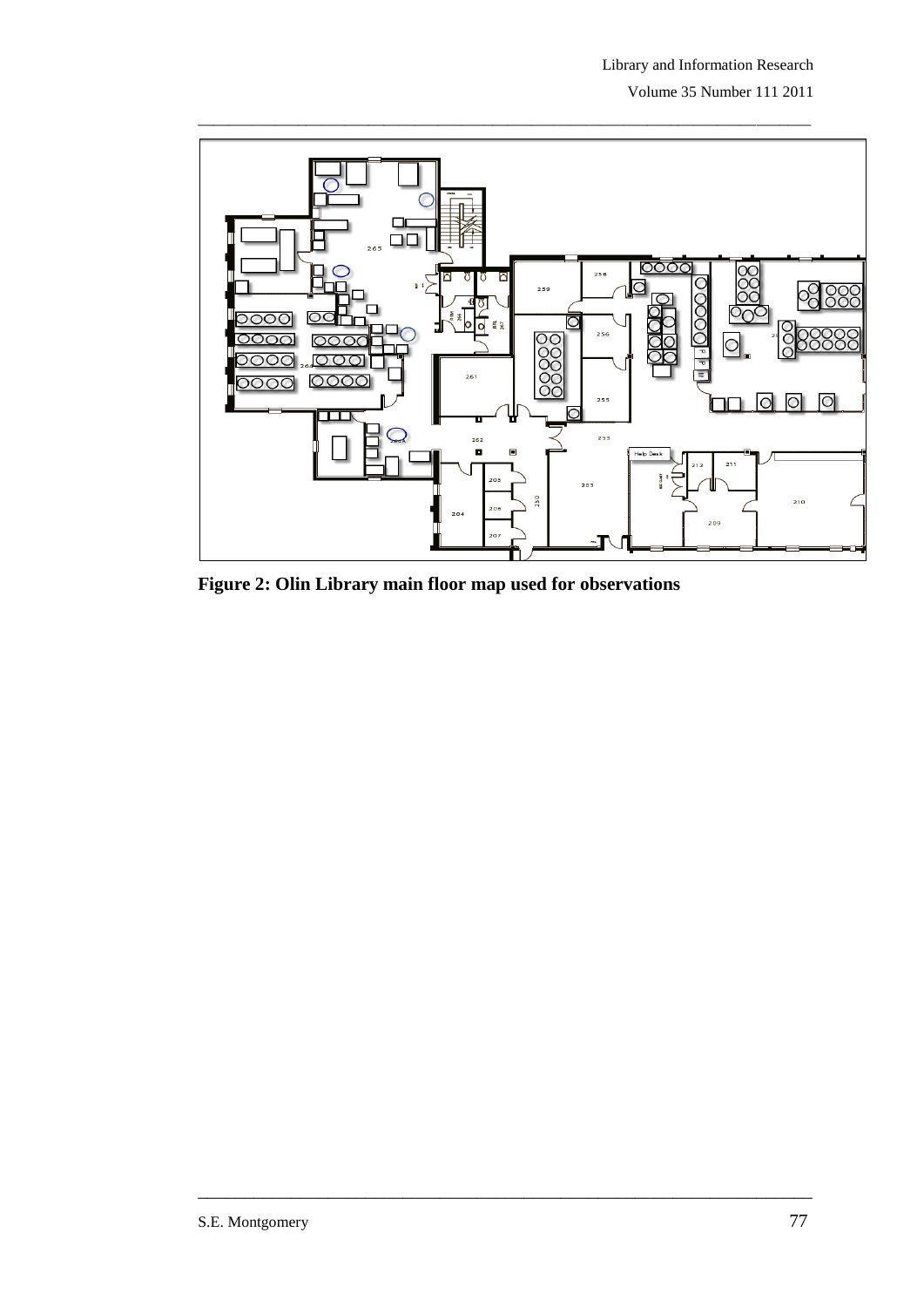An observation chart, based on the template provided by Nancy Fried Foster, accompanied each map.

\_\_\_\_\_\_\_\_\_\_\_\_\_\_\_\_\_\_\_\_\_\_\_\_\_\_\_\_\_\_\_\_\_\_\_\_\_\_\_\_\_\_\_\_\_\_\_\_\_\_\_\_\_\_\_\_\_\_\_\_\_\_\_\_\_\_\_\_\_\_\_\_\_\_\_\_\_\_\_

| A = person doing academic work<br>$L = p$ erson using a laptop (not plugged in)<br>LP = person using a laptop (plugged in) | R = person doing "recreation" (Facebook, YouTube, email, chatting, eating)<br>X = person sleeping, walking through area, or otherwise unengaged<br>C = person using a cellphone (talking, texting, etc.)<br>Note: draw ring around people who are doing academic work with each other (in a pair or group)<br>When you are done, count up the marks on your floor plan and note them in the top part of the chart, below. | First, count the people on the 2 <sup>nd</sup> floor of the library. Use the floor plan to mark your observations, as follows: |
|----------------------------------------------------------------------------------------------------------------------------|---------------------------------------------------------------------------------------------------------------------------------------------------------------------------------------------------------------------------------------------------------------------------------------------------------------------------------------------------------------------------------------------------------------------------|--------------------------------------------------------------------------------------------------------------------------------|
|                                                                                                                            |                                                                                                                                                                                                                                                                                                                                                                                                                           |                                                                                                                                |
|                                                                                                                            |                                                                                                                                                                                                                                                                                                                                                                                                                           | Next, spend five minutes observing in your designated area. Use the bottom part of the chart to make notes.                    |
| Date                                                                                                                       |                                                                                                                                                                                                                                                                                                                                                                                                                           |                                                                                                                                |
| Time                                                                                                                       |                                                                                                                                                                                                                                                                                                                                                                                                                           |                                                                                                                                |
| A                                                                                                                          |                                                                                                                                                                                                                                                                                                                                                                                                                           |                                                                                                                                |
| R                                                                                                                          |                                                                                                                                                                                                                                                                                                                                                                                                                           |                                                                                                                                |
| X                                                                                                                          |                                                                                                                                                                                                                                                                                                                                                                                                                           |                                                                                                                                |
| C                                                                                                                          |                                                                                                                                                                                                                                                                                                                                                                                                                           |                                                                                                                                |
| L                                                                                                                          |                                                                                                                                                                                                                                                                                                                                                                                                                           |                                                                                                                                |
| LP                                                                                                                         |                                                                                                                                                                                                                                                                                                                                                                                                                           |                                                                                                                                |
| $A+R+X+C+L+LP$                                                                                                             |                                                                                                                                                                                                                                                                                                                                                                                                                           |                                                                                                                                |
| # working alone                                                                                                            |                                                                                                                                                                                                                                                                                                                                                                                                                           |                                                                                                                                |
| # working in a pair                                                                                                        |                                                                                                                                                                                                                                                                                                                                                                                                                           |                                                                                                                                |
| # working in a group                                                                                                       |                                                                                                                                                                                                                                                                                                                                                                                                                           |                                                                                                                                |
| Observation location                                                                                                       |                                                                                                                                                                                                                                                                                                                                                                                                                           |                                                                                                                                |
| Observations: Note what<br>activities are happening,<br>how are people<br>interacting with the space                       |                                                                                                                                                                                                                                                                                                                                                                                                                           |                                                                                                                                |

#### **Figure 3: Observation chart to count activity on Olin Library main floor**

We wanted to learn about the activities of our users: academic, recreational, unengaged, i.e. walking, sleeping, etc. Our study also included cellphone activity, battery operated laptop activity, and laptop activity when the computer was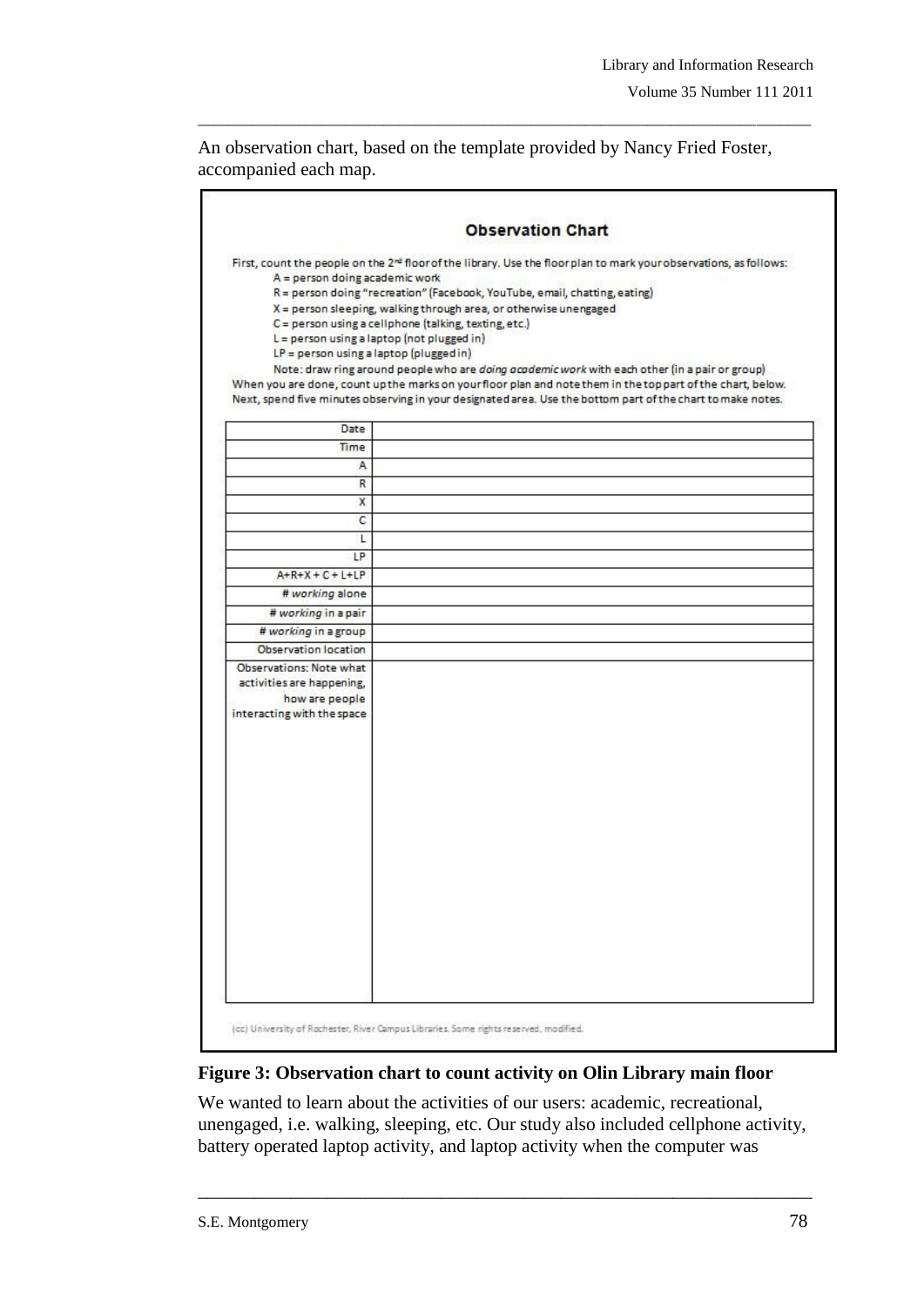plugged into an outlet. The chart also included space to indicate students working in pairs and groups. The labeling options were:

\_\_\_\_\_\_\_\_\_\_\_\_\_\_\_\_\_\_\_\_\_\_\_\_\_\_\_\_\_\_\_\_\_\_\_\_\_\_\_\_\_\_\_\_\_\_\_\_\_\_\_\_\_\_\_\_\_\_\_\_\_\_\_\_\_\_\_\_\_\_\_\_\_\_\_\_\_\_\_

- A: Academic reading academic material, writing,
- R: Recreational Facebook, Youtube, email, chatting,
- X: Unengaged activity sleeping, walking through, etc.
- C: Cellphone activity
- L: Using a laptop
- LP: Using a laptop plugged in

The "Design Brainstorm Sessions" involved student discussion groups to learn how students use the main floor of the library and what changes they would make. These were inspired by the library design "charette" workshop conducted at the University of Rochester (Foster and Gibbons, 2007). A charette, traditionally an architecture exercise, is a design process where students are presented with "a design problem which they are to solve within an allotted time" (Aurand, 2011). The lead librarian sent emails inviting students to participate. Participants included students from our traditional student population, our evening and weekend program, and our business school. The lead librarian also walked around the dining hall at lunch to recruit students for the workshop. As in the Rochester study, we marketed the workshop to students with the phrase: "\$5 and food for 20 minutes of your time" (Foster and Gibbons, 2007). Our goal was to recruit a total of 20 students with representation from each of the different student populations. We had two different days for the workshops with the promise of pizza, soda and dessert. We succeeded in meeting our goal of student recruitment.

Unfortunately, we had a low participation level. Only half of the participants actually attended the workshops for a total of 10 participants, five each night. We recruited students a week in advance of the event not fully realizing that students "live in the present" and a week was too much notice. We were also more concerned about reaching a specific number which hampered our recruitment efforts. Future recruitment strategies will incorporate a shorter and more intense recruitment period utilizing multiple methods including our Facebook page, the library website, and possibly asking professors to identify students to participate or announce the event to their class. We realized our focus should be more on promoting the activity to a wide audience rather than reaching a specific number. In addition, we plan to offer a more attractive dining menu which may draw more students to participate. Fortunately, we did recruit a diverse group of students: 5 full-time students, 2 part-time students, and 3 MBA graduate students.

For the sessions, we conducted a blank map activity with the students. They were provided a blank map of the 2nd floor of the library and given 10 minutes to design their ideal library space taking into account how they use the library and what changes they would like to see.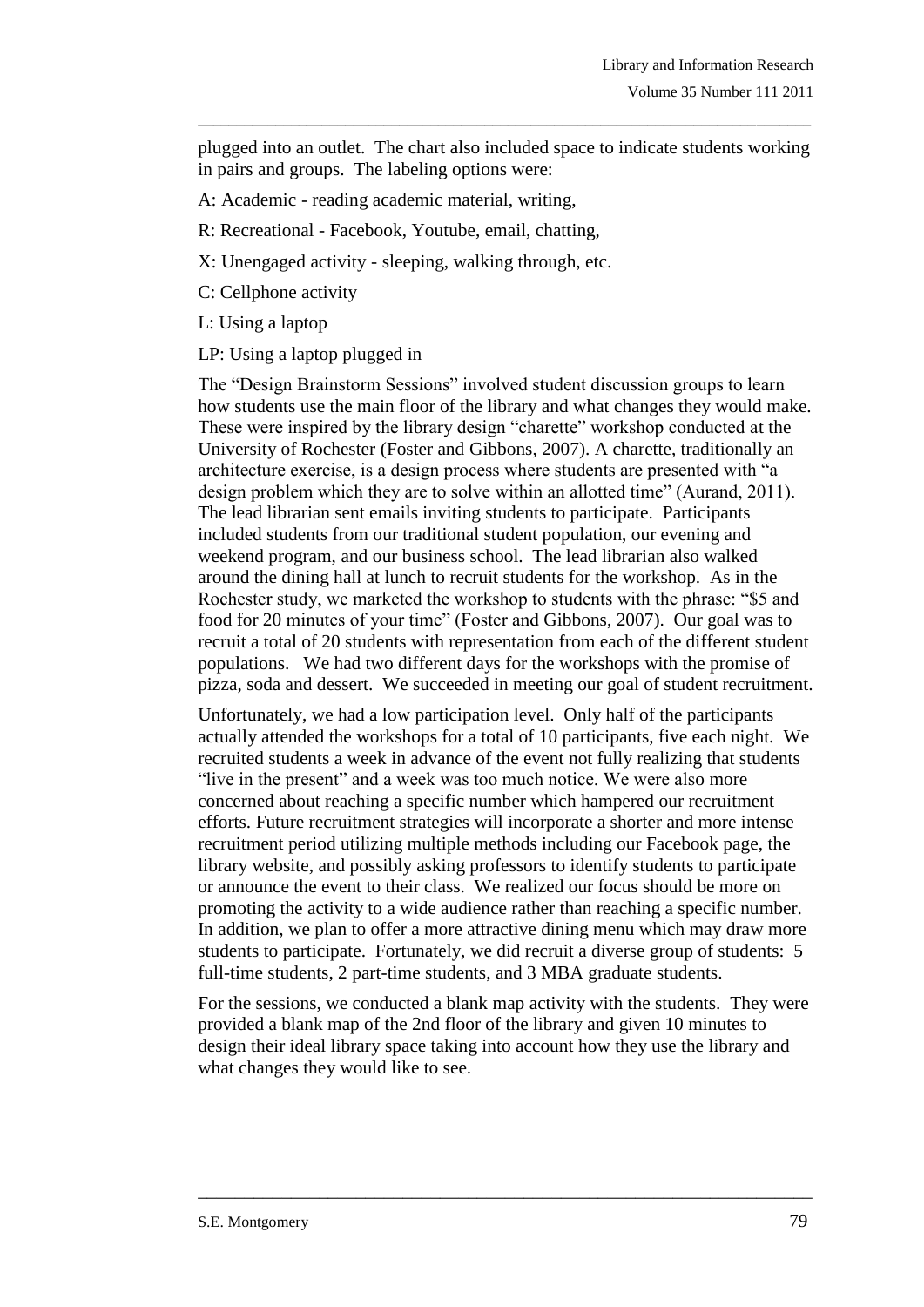Volume 35 Number 111 2011



\_\_\_\_\_\_\_\_\_\_\_\_\_\_\_\_\_\_\_\_\_\_\_\_\_\_\_\_\_\_\_\_\_\_\_\_\_\_\_\_\_\_\_\_\_\_\_\_\_\_\_\_\_\_\_\_\_\_\_\_\_\_\_\_\_\_\_\_\_\_\_\_\_\_\_\_\_\_\_

## **Figure 4: Blank floor map of Olin Library main floor**

Students were encouraged to design the space without regard to cost. Designs had to be within the current footprint of the library, i.e. the square footage could not be increased, and the elevator, bathrooms and stairway could not be moved. After 10 minutes, we discussed the designs, highlighting features of the library they would maintain and changes they would like to see. After our discussion, we provided a second blank map to the students and based on the conversations, students designed the space again. We videotaped the sessions and had a staff member present to take notes.

# **4 Findings**

The main floor of Olin Library is an open conversation area with group meeting tables as well as individual study carrels. The "Activity Study" provided quantitative data giving us a count of the activities people were doing on the main floor of the library at specific time periods. We collected a total of 15 observation reports which we organized into a table (Table 1).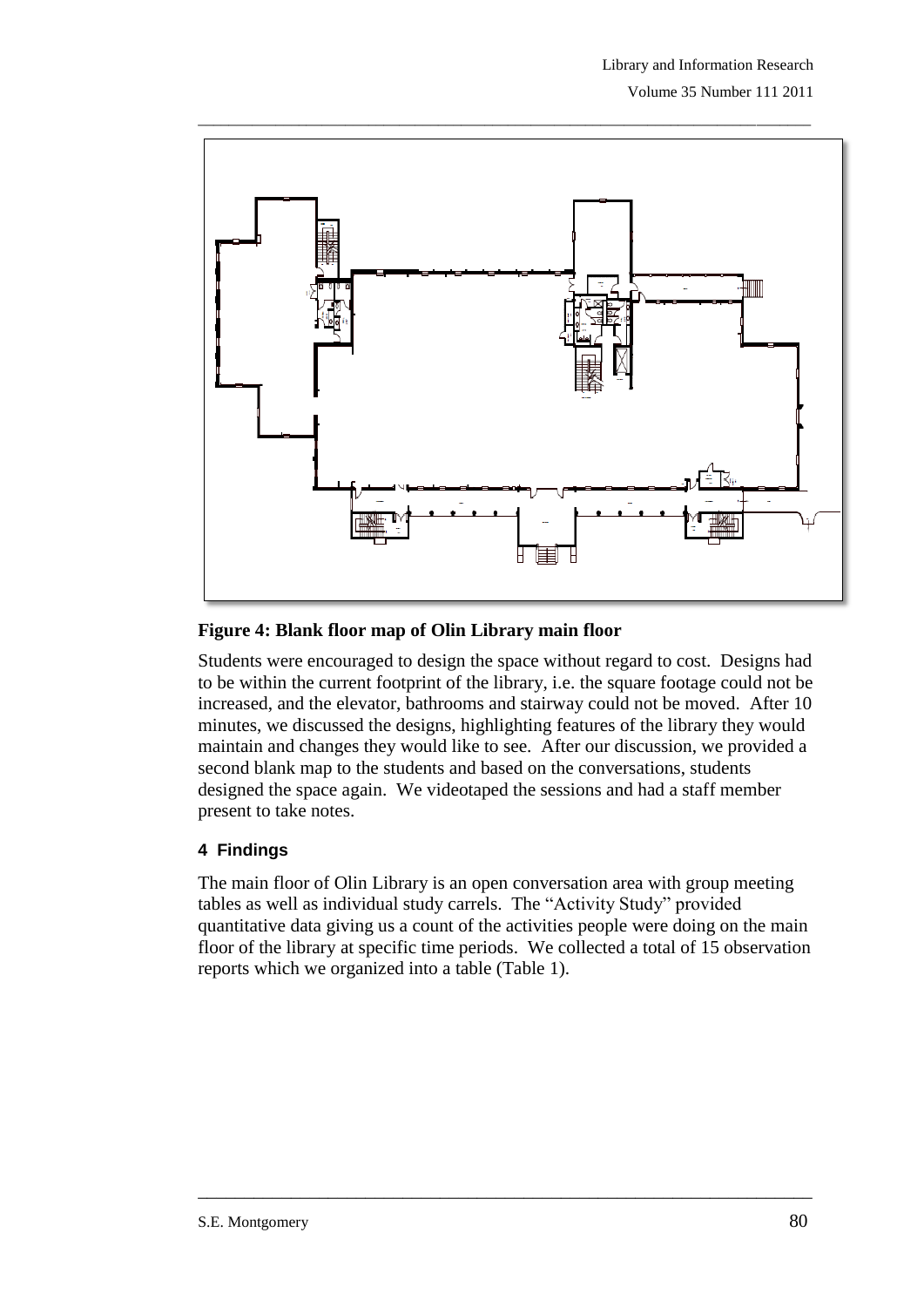#### Library and Information Research

| Observation<br>day & time | Academic<br>activity | $\frac{9}{6}$<br>academic<br>(daily) | Recreation<br>activity | $\frac{9}{6}$<br>recreation<br>(daily) | Cellphone<br>activity | Unengaged<br>activity | Activity on<br>laptops | Activity on<br>laptops<br>(plugged in) | Laptop<br>activity %<br>(daiiv) | Activity<br>alone | $\frac{0}{6}$<br>alone | Activity<br>in pairs | Activity<br>in groups | % in pairs<br>or groups<br>(daily) | 2nd floor<br>total |
|---------------------------|----------------------|--------------------------------------|------------------------|----------------------------------------|-----------------------|-----------------------|------------------------|----------------------------------------|---------------------------------|-------------------|------------------------|----------------------|-----------------------|------------------------------------|--------------------|
| Sunday,<br>2:00 PM        | 45                   | 83%                                  | $\tau$                 | 13%                                    | 1                     | 1                     | 15                     | 10                                     | 46%                             | 27                | 50%                    | 6                    | 12                    | 33%                                | 54                 |
| Sunday,<br>6:00 PM        | 40                   | 85%                                  | $\overline{4}$         | 9%                                     | $\overline{2}$        | $\mathbf{1}$          | 18                     | $\mathbf{1}$                           | 40%                             | 12                | 26%                    | 8                    | 13                    | 45%                                | 47                 |
| Sunday,<br>10:00 PM       | 38                   | 62%                                  | 18                     | 30%                                    | 1                     | 4                     | 17                     | 9                                      | 43%                             | 20                | 33%                    | 6                    | 12                    | 30%                                | 61                 |
| Monday,<br>2:00 PM        | 28                   | 62%                                  | 11                     | 24%                                    | 3                     | 3                     | 3                      | $\tau$                                 | 22%                             | 26                | 58%                    | 4                    | $\mathbf{0}$          | 9%                                 | 45                 |
| Monday,<br>6:00 PM        | 44                   | 51%                                  | 23                     | 27%                                    | 3                     | 16                    | 10                     | 3                                      | 15%                             | 54                | 63%                    | 0                    | 5                     | 6%                                 | 86                 |
| Monday,<br>10:00 PM       | 50                   | 75%                                  | 13                     | 19%                                    | $\mathbf{1}$          | 3                     | 16                     | 13                                     | 43%                             | 28                | 42%                    | $\overline{2}$       | 16                    | 27%                                | 67                 |
| Tuesday,<br>2:00 PM       | 29                   | 85%                                  | 3                      | 9%                                     | $\bf{0}$              | $\overline{2}$        | $\tau$                 | 5                                      | 35%                             | 25                | 74%                    | $\overline{2}$       | 0                     | 6%                                 | 34                 |
| Tuesday,<br>6:00 PM       | 42                   | 48%                                  | 25                     | 28%                                    | $\mathbf{0}$          | 21                    | $\overline{3}$         | 18                                     | 24%                             | 33                | 38%                    | $\mathbf{0}$         | $\mathbf{Q}$          | 10%                                | 88                 |
| Tuesday,<br>10:00 PM      | 72                   | 64%                                  | 29                     | 26%                                    | 3                     | 8                     | 18                     | 12                                     | 27%                             | 37                | 33%                    | 8                    | 13                    | 19%                                | 112                |
| Wednesday,<br>2:00 PM     | 27                   | 57%                                  | 13                     | 28%                                    | 3                     | 4                     | 6                      | 11                                     | 36%                             | 40                | 85%                    | $\mathbf{0}$         | $\mathbf{0}$          | 0%                                 | 47                 |
| Wednesday,<br>6:00 PM     | 44                   | 70%                                  | 14                     | 22%                                    | 1                     | 4                     | 12                     | 6                                      | 29%                             | 32                | 51%                    | 8                    | 3                     | 17%                                | 63                 |
| Wednesday,<br>10:00 PM    | 34                   | 63%                                  | 8                      | 15%                                    | $\overline{2}$        | 10                    | $\boldsymbol{6}$       | 12                                     | 33%                             | 23                | 43%                    | $\overline{4}$       | $\overline{7}$        | 20%                                | 54                 |
| Thursday,<br>2:00 PM      | 15                   | 63%                                  | 9                      | 38%                                    | $\bf{0}$              | $\mathbf 0$           | $\overline{3}$         | 3                                      | 25%                             | 12                | 50%                    | 4                    | $\mathbf 0$           | 17%                                | 24                 |
| Thursday,<br>6:00 PM      | 22                   | 58%                                  | 8                      | 21%                                    | $\overline{2}$        | 6                     | $\mathbf{1}$           | 5                                      | 16%                             | 32                | 84%                    | $\overline{2}$       | $\overline{4}$        | 16%                                | 38                 |
| Thursday,<br>10:00 PM     | 15                   | 45%                                  | 17                     | 52%                                    | 1                     | $\mathbf 0$           | $\tau$                 | 8                                      | 45%                             | 8                 | 24%                    | 4                    | 3                     | 21%                                | 33                 |
| <b>Totals</b>             | 545                  |                                      | 202                    |                                        | 23                    | 83                    | 142                    | 123                                    |                                 | 409               |                        | 58                   | 97                    |                                    | 853                |
| Overall<br>percentages    | 64%                  |                                      | 24%                    |                                        | 3%                    | 10%                   | 17%                    | 14%                                    | 31%                             | 48%               |                        | 7%                   | 11%                   | 18%                                |                    |

**Table 1: Observation counts**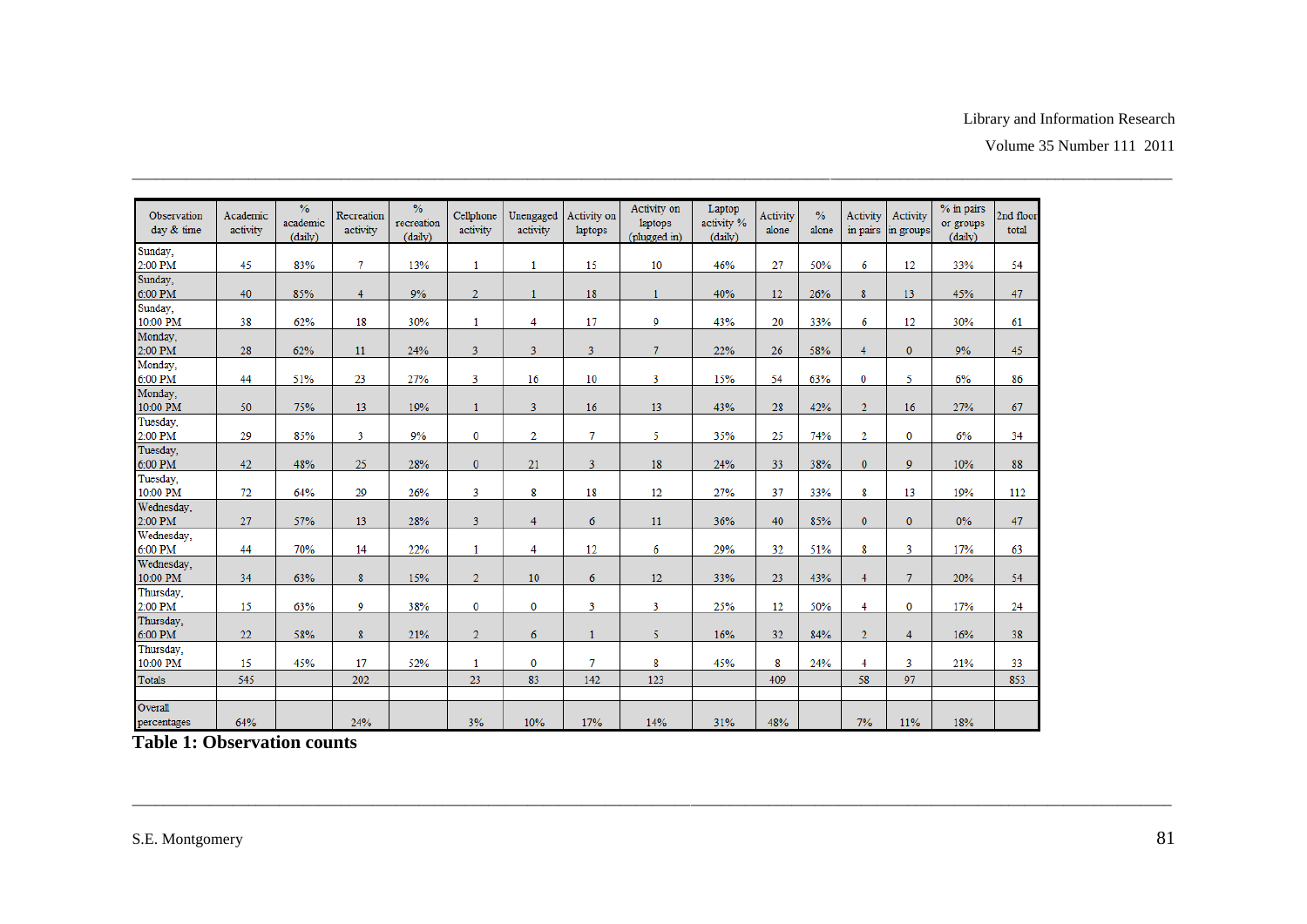We observed a total of 853 activities on the second floor of the library during the 5 days of observation. The "Design Brainstorm Sessions" provided qualitative information on how people used the library and what changes they would like to see in order to make it more useful. In analyzing the maps, we found that students' designs encompassed similar themes: learning spaces, technology, comfort and resources/staff.

\_\_\_\_\_\_\_\_\_\_\_\_\_\_\_\_\_\_\_\_\_\_\_\_\_\_\_\_\_\_\_\_\_\_\_\_\_\_\_\_\_\_\_\_\_\_\_\_\_\_\_\_\_\_\_\_\_\_\_\_\_\_\_\_\_\_\_\_\_\_\_\_\_\_\_\_\_\_\_

The "Activity Study" revealed that 64% of the total activity was academic. Furthermore, 48% of the users worked alone. We also observed students engaged in more than one activity at a time. For example, students would be working on their laptop alongside a desktop and using their cellphone. In the "Design Brainstorm Sessions," students spoke about the desire to work alone on the computers. One student commented that she felt "too close" to others when working on the computer and would prefer more privacy. Several students drew larger computer spaces on their maps where they had more space to do their work. The desire to work alone and the multiple activities observed in the "Activity Study," along with the student discussions of space implied that students needed more individual space to do their work in the library.

Many students in the "Design Brainstorm Sessions" thought some of the space on the main floor should be quiet study area and drew computers in that space. One student said that she found it distracting to work at the reference area computers because of the high noise level caused by groups of students congregating there. Another student explained that often she couldn't find space on the "quiet floors" and thus had to work on the main floor. The quiet study spaces in the designs were often partitioned off by walls to prevent noise and students also emphasized the need for quiet by writing "no cellphones" or "no talking" in the space on their maps. The design workshops reinforced our "Activity Study" which found that many students chose to work alone on the main floor of the library.

The "Activity Study" also revealed that at certain times during the day, users studied in pairs or groups rather than worked alone. For example, at the Sunday 6:00 pm observation we noticed that 45% studied in pairs or groups and only 26% worked alone during the same time period. We also observed more group activity at the 10:00 pm observations from Monday – Thursday than at other times during the day. The students' maps from the "Design Brainstorm Sessions" indicated a desire for more group areas on the floor. The current group areas are "high real estate" in the library, as one student put it, and those areas fill up quickly. Students created group rooms on the floor providing designated areas for students to meet. Even though the library provides group study rooms on other floors, one student said those get taken quickly and get hot when you have a large group meeting. One map had group areas with movable cubicle walls which students could use to section off the space rather than having rooms with ceiling to floor walls. Both the "Activity Study" and "Design Brainstorm Sessions" revealed that students need more group space in our library.

In the "Activity Study" and "Design Brainstorm Sessions," we noticed that the late night lab, comprised of a computer lab, a classroom, a small group room and an open study area, was a highly used space. Our 2:00 pm observations from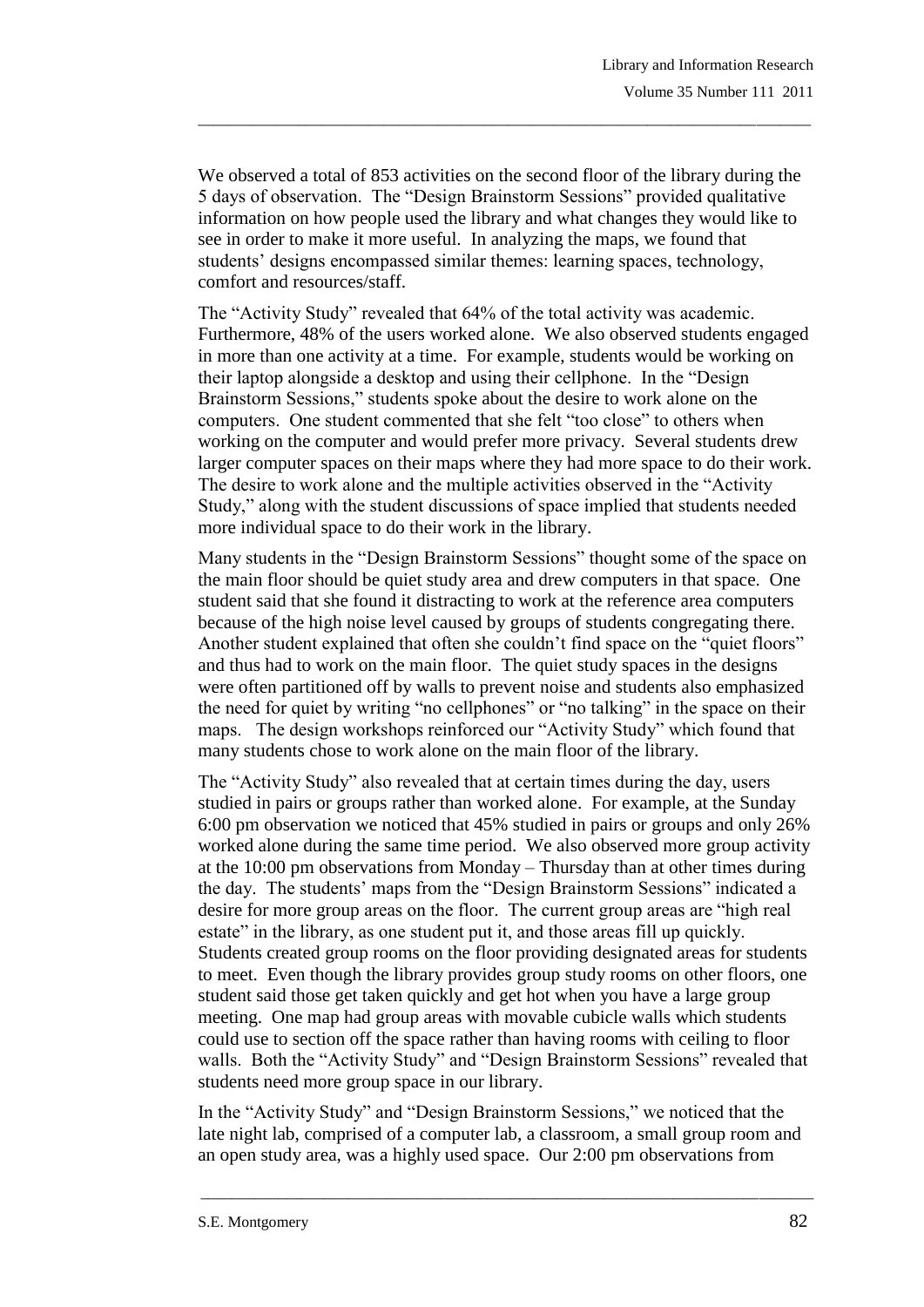Monday – Thursday revealed that regularly scheduled classes primarily used the space with low individual activity, but at the 6:00 pm and 10:00 pm times, students, either individually or in groups, occupied it. Student discussion in the "Design Brainstorm Sessions" focused on this area of the library. Their designs indicated the need for the space to be bigger and to provide group as well as silent study space. In some of the designs, students circled the entire 2nd floor map and students wrote "make 24 hours."

\_\_\_\_\_\_\_\_\_\_\_\_\_\_\_\_\_\_\_\_\_\_\_\_\_\_\_\_\_\_\_\_\_\_\_\_\_\_\_\_\_\_\_\_\_\_\_\_\_\_\_\_\_\_\_\_\_\_\_\_\_\_\_\_\_\_\_\_\_\_\_\_\_\_\_\_\_\_\_

Many students use laptops at our institution and we noticed an increase usage in the library which prompted our interest in learning more about laptop usage on the main floor. The "Activity Study" gave us the opportunity to count the laptop usage. Daily laptop activity varied but at times we saw that more than half of the total activity on the floor was on laptops. For example, laptop activity comprised 55% of the activity on Sunday at 10:00 pm. For the week, laptop activity accounted for an average of 31% of all activity. The "Design Brainstorm Sessions" concurred with our observations of laptop usage. One student said that many times students work in areas where there is an outlet but it is often not in a space conducive to doing work. She identified the café as one area where it is more convenient to use laptops since the tables can be easily moved and there are floor outlets. But because it is the café, the area gets busy and students get distracted. On the designs, students wrote "more outlets" showing a need throughout the main floor of the library. One student created a laptop area where students could plug in their computers to do their work.

As stated earlier, the main floor of Olin Library is an active place. The "Activity Study" indicated that our users do use the library for academic activity. The study also showed that recreation activity combined with cellphone or unengaged activity accounted for 36% of the total activity for the week. Thus, roughly onethird of our users were comfortable in the library doing activities that were not obviously academic. One comfort or recreational feature discussed in the "Design Brainstorm Sessions" was the café. Students drew a larger café in their designs and suggested more of a selection of food items. One student mentioned that the café didn't feel like a "café" but more like "an airport kiosk." Students indicated in their designs that the café should be more defined with walls. In addition, it should have longer hours of operation. Similarly, students also enjoyed the large comfy chairs provided on the main floor and according to our observations used them regularly. In the design sessions, students wrote "keep comfy chairs" on their maps and drew more of them especially in the café area.

With respect to staff and resources the "Design Brainstorm Sessions" provided an informative perspective. Currently, our vast print reference collection is shelved on the main floor. Students in the group who were familiar with these resources believed these materials should be moved to make more space for students. In addition, students expressed difficulty in finding help on the main floor. Their designs included signs indicating where students could ask for and receive help. Students liked the current location of the circulation desk near the entrance which they made evident in the discussions and in their designs. But, they relocated the reference desk from its current location along the wall and placed it closer to the entrance in order for it to be more visible. From the "Design Brainstorm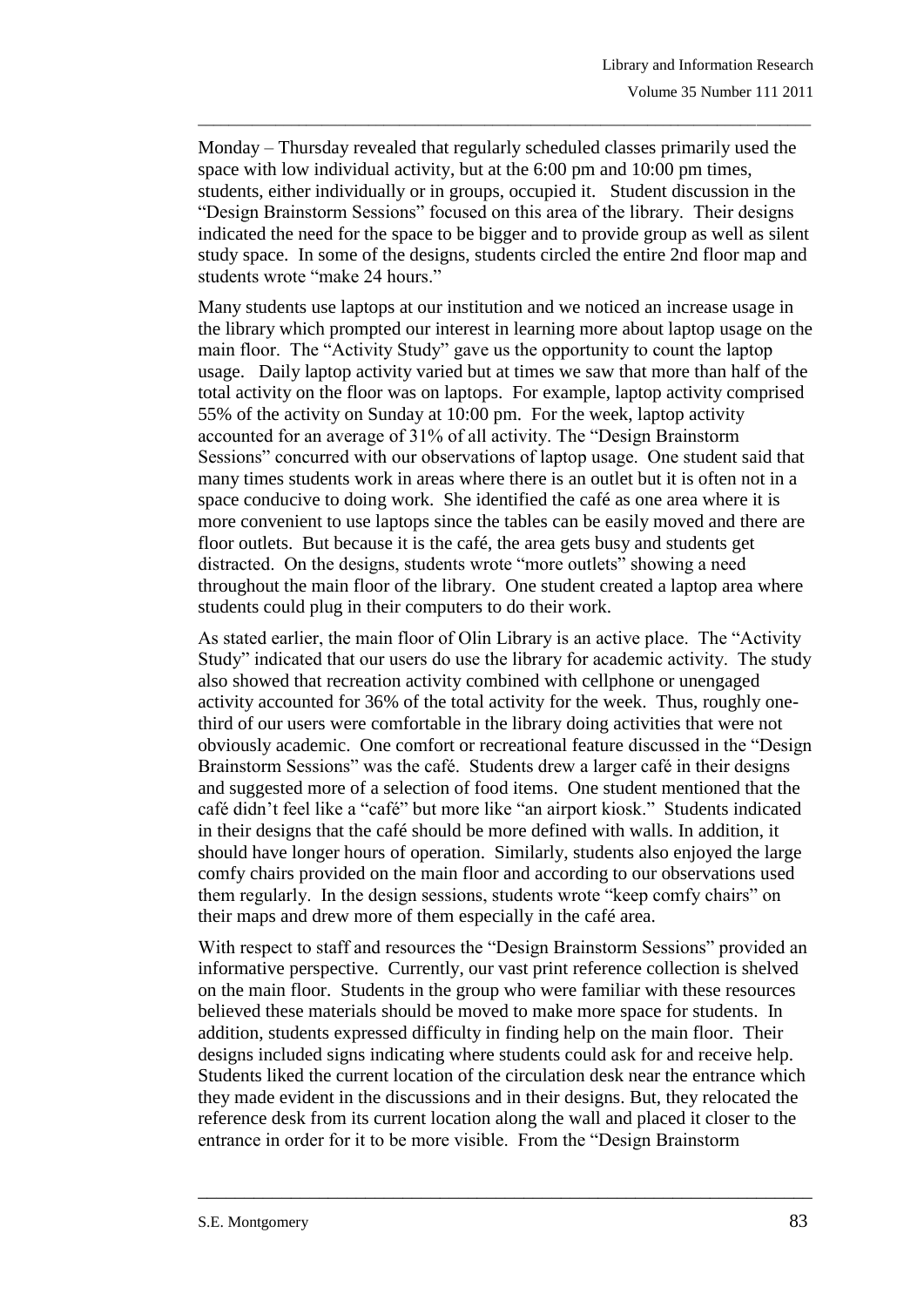Sessions," we learned that the library must make it easier for students to solicit help from librarians by making the reference desk more accessible.

\_\_\_\_\_\_\_\_\_\_\_\_\_\_\_\_\_\_\_\_\_\_\_\_\_\_\_\_\_\_\_\_\_\_\_\_\_\_\_\_\_\_\_\_\_\_\_\_\_\_\_\_\_\_\_\_\_\_\_\_\_\_\_\_\_\_\_\_\_\_\_\_\_\_\_\_\_\_\_

## **5 Conclusions and next steps**

At Olin Library, we aim to provide a welcoming environment to our community where they can utilize the space to their benefit. Our initial research has given us insight regarding the needs of the users on the main floor of the library. We expect to do follow up ethnographic research at our library and plan to conduct an "Activity Study" and "Design Brainstorm Sessions" on other floors of the library to learn more about how our patrons use those spaces. Students frequently spoke about the late night lab during the "Design Brainstorm Sessions" and the "Activity Study" which revealed that many students are in this space at 10:00 pm. We are unfamiliar with the activities of that space because neither librarians nor staff members monitor it from  $12:00$  am  $-7:45$  am when students use it. Future research will be conducted in this space in order for the library to create a better environment for users during the late night hours. We may recruit students to do the research as Milner Library at Illinois State University did for theirs (Hunter, 2011). We also would like to learn more about students who do not come to the library. Learning why they choose not to use the library space will provide insight into what changes we can make in order for it to serve their needs better. Using either quantitative or qualitative methods regarding our users will provide accurate data that will help us improve our library space.

Ethnographic research provides essential data and information about people, their daily lives, their likes and dislikes as well as their wishes for change. Academic libraries have utilized ethnographic studies to redesign a library space, a service, or develop a better understanding of the users at their institution. The results from both the "Activity Study" and the "Design Brainstorm Sessions" provided us with useful data that complemented each other. With the data we were able to contextualize or make "connections between bits of information gathered" developing similar themes regarding our users' needs and learning about their diverse needs (Bloomaert and Jie, 2010). They want to study alone but still need space to meet in groups. Users want to feel comfortable in that space and food, furniture and the opportunity to use the library for more than just academic activities all play a role in creating comfort. They utilize technology in the form of laptops, desktops, and cellphones and thus need the space to use them effectively. That space can be in the form of providing more outlets or a larger work area. Therefore, both qualitative and quantitative methods provided consistent results giving us a clearer picture of our users and their needs.

Each study provided different data regarding our library space and our users. The "Activity Study" gave us numerical counts of the different activities of our users. The "Design Brainstorm Sessions" provided students the opportunity to express their views on how they use the library space and designed. Both studies were valuable exercises where we learned about how our library space is utilized and what changes students would like to see in the space. The "Activity Study" gave us the opportunity to dedicate resources to collect raw data about our users' activities in the library which we could then calculate. The "Design Brainstorm Sessions" gave us a chance to learn directly from our students about how they use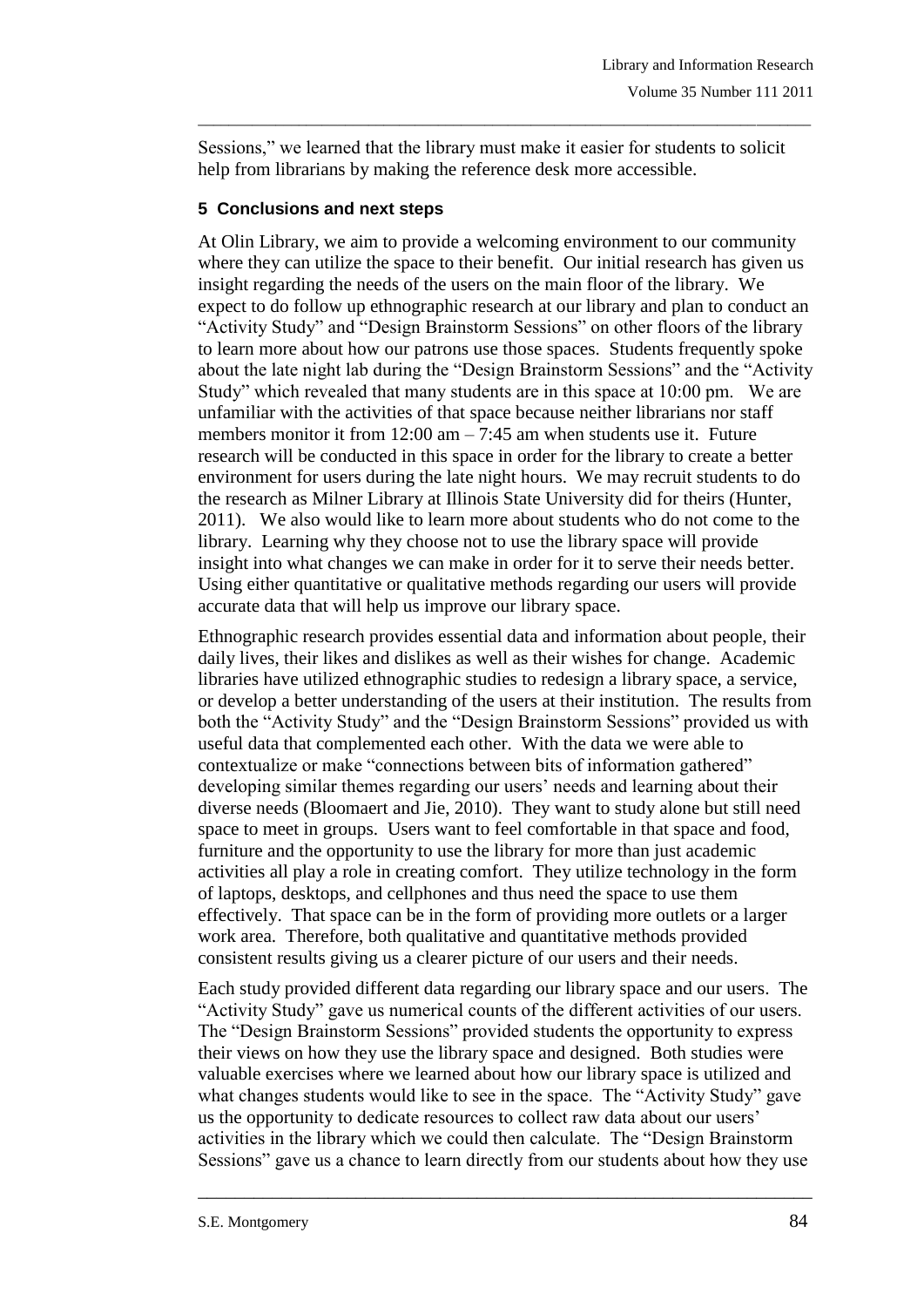the library space. The studies educated us more about our users beyond anecdotes the librarians shared with one another and provided valid results that we could utilize in our space planning.

\_\_\_\_\_\_\_\_\_\_\_\_\_\_\_\_\_\_\_\_\_\_\_\_\_\_\_\_\_\_\_\_\_\_\_\_\_\_\_\_\_\_\_\_\_\_\_\_\_\_\_\_\_\_\_\_\_\_\_\_\_\_\_\_\_\_\_\_\_\_\_\_\_\_\_\_\_\_\_

Libraries would certainly benefit from conducting ethnographic research utilizing either quantitative or qualitative methods. Due to staff or financial constraints, completing two studies may not be an option. But accomplishing either type of study would prove to be a useful exercise giving libraries an enhanced perspective on their users' space needs. A quantitative or qualitative study would provide the needed data and assurance to make essential changes to improve their patron's library experience.

## **References**

Aurand, M. (n.d.) *What is a Charette?* URL: <http://www.andrew.cmu.edu/user/ma1f/ArchArch/Charette/what.html> [accessed 3.6.11].

Bloomaert, J. and Dong J. (2010) *Ethnographic fieldwork: a beginner's guide*. Bristol, UK: Multilingual Matters.

Bourdieu, P., Passeron, J., and de Saint Martin, M. (1994) *Academic discourse: linguistic misunderstanding and professional power*. (Richard Teese, Trans.). Stanford, CA: Stanford University Press. (Original work published 1965).

Briden, J., Burns, V. and Marshall A. (2007) Knowing our students: undergraduates in context. *ACRL 13th National Conference Proceedings*, Baltimore, MD. URL:

<http://www.ala.org/ala/mgrps/divs/acrl/events/national/baltimore/papers/184.pdf> [accessed 23.4.11].

Bryant, J. (2009) What are students doing in our library? Ethnography as a method of exploring library user behavior. *Library and Information research* URL:

[http://www.lirg.org.uk/lir/ojs/index.php/lir/article/viewDownloadInterstitial/95/15](http://www.lirg.org.uk/lir/ojs/index.php/lir/article/viewDownloadInterstitial/95/151) [1](http://www.lirg.org.uk/lir/ojs/index.php/lir/article/viewDownloadInterstitial/95/151) [accessed 12.5.11].

Buchanan, E. (2000) Ethics, qualitative research, and ethnography in virtual space. *Journal of Information Ethics*, **9(**2), 82-87.

Foster, N. and Gibbons, S. (eds.) (2007) *Studying students: The undergraduate research project at the University of Rochester.* Chicago: ACRL. URL: [http://www.ala.org/ala/mgrps/divs/acrl/publications/digital/Foster-](http://www.ala.org/ala/mgrps/divs/acrl/publications/digital/Foster-Gibbons_cmpd.pdf)Gibbons cmpd.pdf [accessed 23.4.11]

Hobbs, K. and Klare, D. (2010) User driven design: using ethnographic techniques to plan student study space. *Technical Services Quarterly*, **27(**4), 347- 363.

Hunter, G and Ward, D. (2011) Students research the library: using student-led ethnographic research to examine the changing role of campus libraries. *College & Research Libraries News*, **72**(5), 264-268.